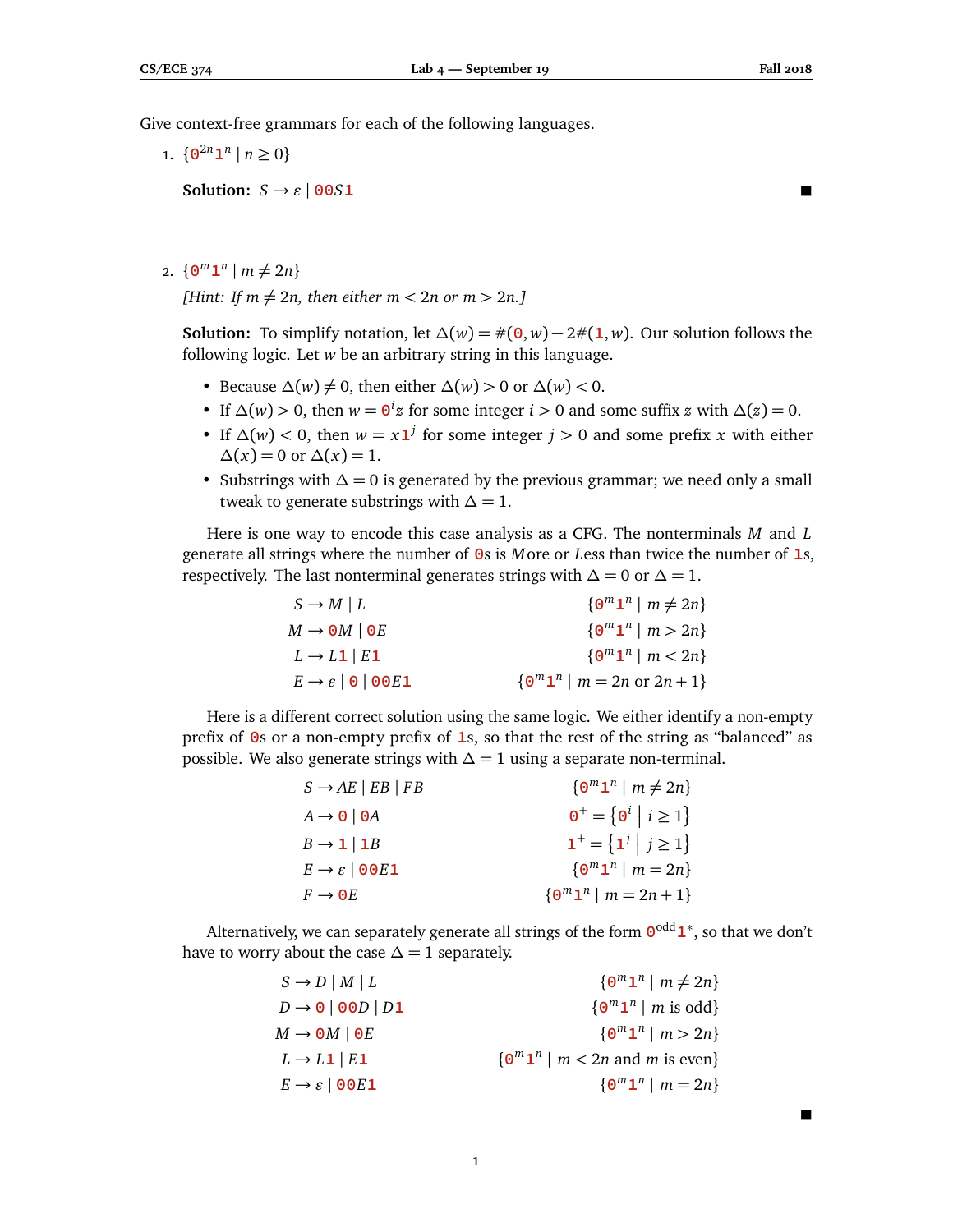**Solution:** Intuitively, we can parse any string  $w \in L$  as follows. First, remove the first  $2k$ **0**s and the last *k* **1**s, for the largest possible value of *k*. The remaining string cannot be empty, and it must consist entirely of **0**s, entirely of **1**s, or a single **0** followed by **1**s.

| $\{ \mathbf{0}^m \mathbf{1}^n \mid m \neq 2n \}$ |
|--------------------------------------------------|
| റ+                                               |
| $1^+$                                            |
| $01^*$                                           |
|                                                  |

## 3.  ${\bf 0, 1}^* \setminus {\bf 0}^{2n} {\bf 1}^n \mid n \ge 0$

**Solution:** This language is the union of the previous language and the complement of **0**<sup>\*</sup>**1**<sup>\*</sup>, which is  $(0 + 1)^* \mathbf{10} (0 + 1)^*$ .

| $S \to T   X$                               | $\{0,1\}^* \setminus \{0^{2n}1^n \mid n \geq 0\}$     |
|---------------------------------------------|-------------------------------------------------------|
| $T \rightarrow 00T1  A B C$                 | $\{ \mathbf{\Theta}^m \mathbf{1}^n \mid m \neq 2n \}$ |
| $A \rightarrow 0$   0A                      | $\boldsymbol{\Theta}^+$                               |
| $B \rightarrow 1 \mid 1B$                   | $1^+$                                                 |
| $C \rightarrow \mathbf{0}$   0B             | $01*$                                                 |
| $X \rightarrow Z10Z$                        | $(0+1)^*10(0+1)^*$                                    |
| $Z \rightarrow \varepsilon$   0 $Z$   1 $Z$ | $(0+1)^{*}$                                           |

 $\blacksquare$ 

 $\blacksquare$